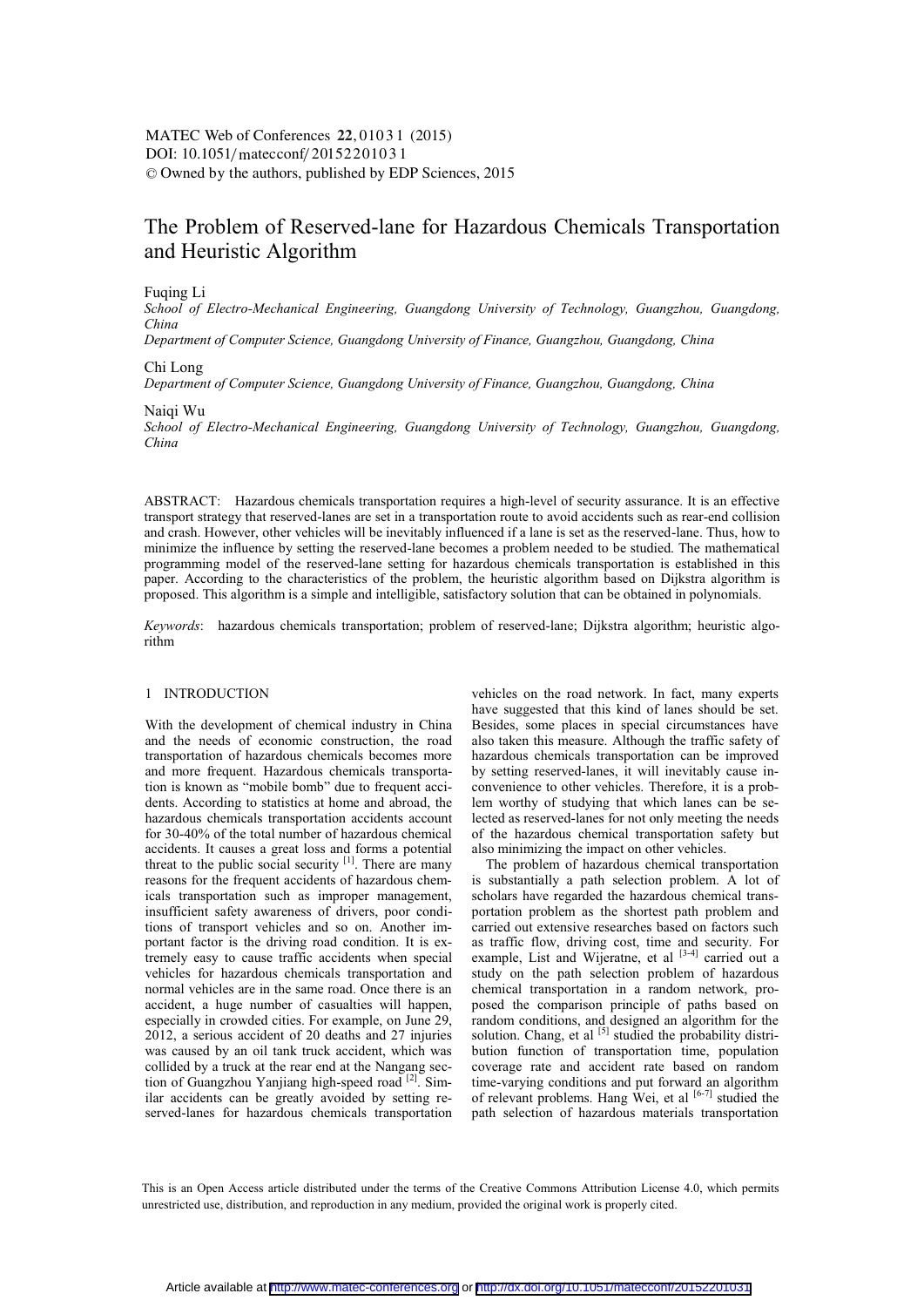with time windows limit in a random time-varying network, established a corresponding mathematical model, proved the condition of obtaining the shortest path, and provided the relevant algorithm for solution. The setting of reserved-lanes is essentially a path selection problem. Yingfeng Wu, et al  $[8-9]$  built up a linear integer programming model and designed a heuristic algorithm based on the practical application of large sports games. Zhou, et al  $[10]$  studied the problem of reserved-lanes for hazardous materials transportation by combining the two studies mentioned earlier and established a relevant model by taking into account multiple optimization goals. But it is essentially the same as the reserved-lanes setting in large sports games. Feng, et al  $[11]$  stipulated a time limit for transportations when studying LRPTN problem, tried to prove the complexity by assimilating LRPTN problem to STDG problem, and designed the iteration algorithm based on the cut-and-solve algorithm.

In this study, the time limit of transportation mission in Literature [11] is eliminated so that the problem can be more of a general transportation of hazardous chemicals. The integer linear programming model of the problem is established on this basis. The problem of setting reserved-lanes for hazardous chemicals transportation not only has features of the shortest path problem but also has features of reserved-lanes setting. After analyzing these features, this paper designs a heuristic algorithm for the solution of this problem. The idea of this algorithm is to separate the original problem with *k* transportation missions into *k* sub-problems with a single transportation mission. Each sub-problem can be solved by Dijkstra algorithm of the shortest path problem. A section of the path with the minimum cost of reserved-lanes setting in the solution space of a sub-problem is selected as the reserved-lane at a time. After the reserved-lanes setting cost is set as 0 in the original problem, it will repeat the solution until new lanes no longer need to be set. This heuristic algorithm is simple and intelligible with high solution efficiency. The time complexity is polynomial time, and living examples will suggest that this algorithm is able to obtain satisfactory solutions.

#### 2 PROBLEM DESCRIPTION AND MATHE-MATICAL MODEL

The problem of setting reserved-lanes for hazardous chemicals transportation is described as follows: In the traffic network  $G = (V, E)$ ,  $V = \{1, 2, \Lambda, n\}$  is the set of nodes, and  $E = \{(i, j)\}\)$ **j**,  $j \in V$  is the set of road sections. And  $C_{ij}$  is the weight parameter of each road section  $(i, j)$ , representing the impact factor on from section  $(i, j)$ , representing the impact factor of other vehicles when the road section  $(i, j)$  is set as a reserved-lane. And it is also called the cost of setting. The mission of hazardous chemicals transportation is represented by  $K = \{1, 2, \Lambda, k | k \le n \}$ , in which  $o_k$  is the source point of task  $k$ , and  $d_k$  is the terminal point of task *k*. It is also stipulated that each

task has only one source point and one terminal point. The set of source points of a transportation mission is  $O = \{O_{\mathbf{r}} \mid O_2 \cdot \Lambda \}, O_k \}$  and the set of terminal points is  $D = \{d_1, d_2, \Lambda, d_k\}$ .  $O \subseteq V, D \subseteq V$ . In order to ensure the safety, all vehicles for hazardous chemicals transportation must be on reserved-lanes. The objective is to select the path for vehicles in the traffic network with the minimum cost sum of reserved-lanes setting.

Definitions of variables  $x_{ij}$ ,  $y_{ij}^k$  are provided as follows:

**Otherwise** Exclusive lanes are set on road section (i, j) 0  $\left\{ \begin{aligned} &1\text{ , }\\ &0, \end{aligned} \right.$  $x_{ij} = \begin{cases} 1 & i \neq j \end{cases}$ 

$$
y_{ij}^{k} = \begin{cases} 1, & \text{Mission k has passed through road section (i, j)} \\ 0, & \text{Otherwise} \end{cases}
$$

According to this, the mathematical model of the problem is:

Minimize 
$$
\sum_{(i,j)\in A} x_{ij} c_{ij}
$$
 (1)

Subject to

$$
\sum_{j:(o_k,j)\in A} y_{o_k,j}^k = 1, \forall k \in K, o_k \in O \tag{2}
$$

$$
\sum_{i:(i,d_k)\in A} y_{id_k}^k = 1, \forall k \in K, d_k \in D
$$
\n(3)

$$
\sum_{j:(j,i)\in A} y_{ji}^k = \sum_{j:(i,j)\in A} y_{ij}^k, \forall k \in K, \forall i \neq o_k, d_k
$$
 (4)

$$
y_{ij}^k \le x_{ij}, (i,j) \in A, \forall k \in K
$$
 (5)

$$
y_{ij}^k \in \{0,1\}, (i,j) \in A, \forall k \in K
$$
 (6)

$$
x_{ij} \in \{0,1\}, (i,j) \in A
$$
 (7)

In the mathematical model of the problem of setting reserved-lanes for hazardous chemicals transportation, the objective function (1) requires that the cost of setting reserved-lanes should be the minimum in the whole traffic network. The constraint condition (2) stipulates each mission which starts from their own source points. The constraint condition (3) stipulates each mission which reaches their own destinations. The constraint condition (4) stipulates that the inflow and the outflow of each mission at the intermediate node (except the source point and the terminal point) should be the same, and makes sure that vehicles come in and go out from the same node. Constraint conditions (2)-(4) guarantee that each transportation mission has a feasible path from the source point to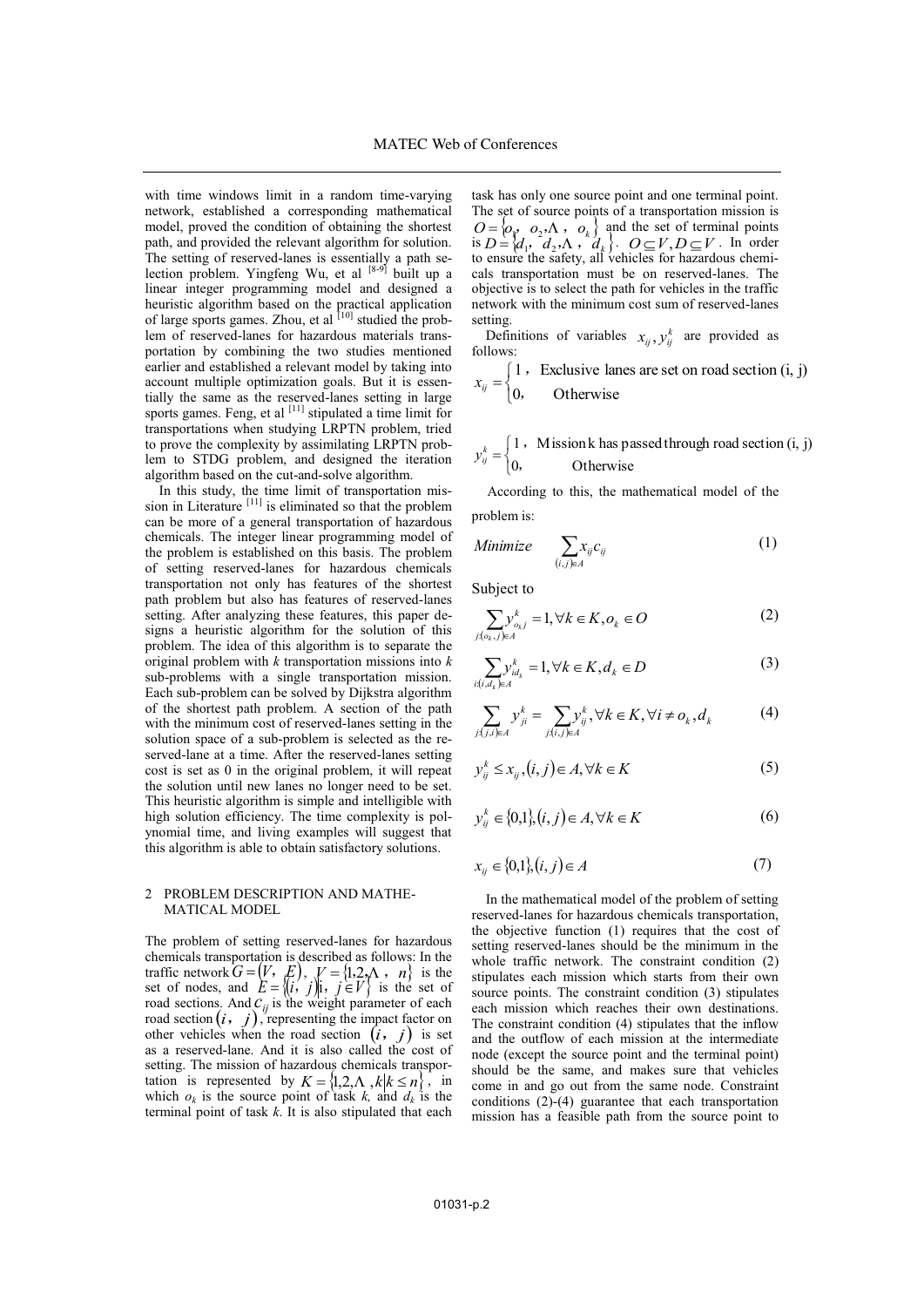the terminal point. The constraint condition (5) stipulates that only the road section (*i, j*) passed by vehicles can be set as the reserved-lane. Constraint conditions (6) and (7) stipulate that the value range of variables is  ${0, 1}$ .

#### 3 ALGORITHM DESIGN

Features of the problem are presented as follows:

(1) The objective of the problem is to minimize the cost of setting reserved-lanes for the traffic network. This objective of solution is consistent with the shortest path problem.

(2) The setting of reserved-lanes is featured by multiple usages from one setting. Once a certain road section is set as a reserved-lane, all missions can pass through the section. But the cost of setting this road section is calculated only once. This problem is different from the shortest path problem due to this feature. In literatures [3-7], if vehicles repeatedly pass through a certain road section, weights (expense, cost and so on) of the section should be repeatedly calculated.

(3) As for transportation problems, many scholars first establish mathematical models and then solve problems with methods of mathematical programming. There are also many scholars who design the solution algorithm from the angle of graph theory. It is more simple and intelligible to analyze the problem studied in this paper from the angle of graph theory.

(4) The algorithm complexity of the problem is NP-Hard. Literature [11] assimilates a LRPTN problem as a STDG problem, proving that the algorithm complexity of the LRPTN problem is NP-Hard. If it is stipulated in the problem that sources of all missions are from the same node, then the problem can be assimilated as a STDG problem. Thus, the complexity is also NP-Hard. The computation time of NP-Hard problem is in exponential growth with the problem scale. Accurate algorithms are only applicable to computation cases of small scale. Therefore, this paper designs a heuristic algorithm so as to solve practical transportation problems of medium and large scale.

In the reserved-lanes setting for hazardous chemicals transportation, the problem is a typical shortest path problem if there is only one mission, which can be directly solved with Dijkstra algorithm in the time of  $O(n^2)$ . Because the cost only needs to be calculated for one time if a reserved-lane is used repeatedly, the

Step2. Let us suppose that  $L_i = \phi(i = 1, 2, \Lambda, k)$ , and we solve each transportation mission  $k \in K$ with Dijkstra algorithm so as to obtain the path with the minimum cost. If the road section  $(i, j)$  is within the path of mission  $k$  and the cost of reserved-lanes setting  $C_{i,j}$  is not 0, then the road section is incorpo-

rated in  $L_k$ .<br>Step3.  $L = \cup L_i(i=1,2, L, k)$ , incorporate the road section with the minimum cost of reserved-lanes setting of *L* into the set *Lset* . Accumulate the cost of reserved-lanes

optimal solutions of *k* missions do not necessarily form the solution of the whole problem. Only in the worst case, there are no identical sub-paths (road sections) between two mission paths and each optimal solution of *k* missions is the solution of the original problem as well as the supremum solution. Thus, it suggests that an optimal solution should be the solution with the most common sub-paths (road sections). That is also to say, the cost of reserved-lanes setting of the whole network should be the minimum and same paths should be reused in each mission as much as possible.

Let us suppose that  $X$  is the solution of the problem. It includes two parts:  $X_1$  and  $X_2$ . And  $X = X_1 + X_2$ .  $X_1$ stands for the sum of reserved-lanes setting cost of repeatedly used road sections.  $X_2$  stands for the sum of reserved-lanes setting cost of a road section only for the use of a certain mission.  $X_1$  should be as small as possible in order to make X the minimum. Therefore, after the solution of k shortest path problems decomposed from the original problem with Dijkstra algorithm, paths with less cost of reserved-lanes setting should be selected for repeated use. The obtained heu-

ristic algorithm is presented as follows.<br>Let us suppose that  $L_i(i=1,2,L,k)$  is the set of road sections for mission *i*. Then,  $L = UL_i(i=1,2, L, k)$ ,  $L_{set}$  is the set of road sections for reserved-lanes and *C* is the sum of reserved-lanes setting cost.

Algorithm: 1. Initialization:  $L_{set} = \phi, C = 0$ 2. Do

a)  $L_i = \varphi(i = 1, 2, L, k)$ b) Compute the shortest cost path for all  $k \in K$  by Dijkstra Algorithm

c) if (i, j) in the path of task k and  

$$
c_y \neq 0
$$
, then  $L_k = L_k \cup \{(i, j)\}$ 

d)  $L = UL_i (i = 1, 2, L, k)$ 

e) if  $\frac{C_{uv}}{L_{set}}$  of (u,v) is the least in *L*, then

f) 
$$
C=C+c_{\mu\nu\rho}
$$

f)  $c = c + c$ <br>g)  $c_{uv} = 0$ 

3. While  $L \neq \phi$ 

4. Output*C* , *Lset*

The solution process of the algorithm is:

Step1. The set of reserved-lanes <sup>L<sub>set</sub></sup> is initialized as an empty set and the cost of reserved-lanes setting *C* is initialized as 0.

setting of this road section to *C* and set the cost of reserved-lanes setting of this road section as 0 (Reserved-lanes only need to be set for one time, so the cost of reserved-lanes setting needs to be calculated once).

Step4. Go back to Step 2 and repeat the process until *L* is an empty set (namely no new road sections need to be considered in all missions).

Step5. Output the final results *C* and *Lset* .

The process is shown in Figure 1: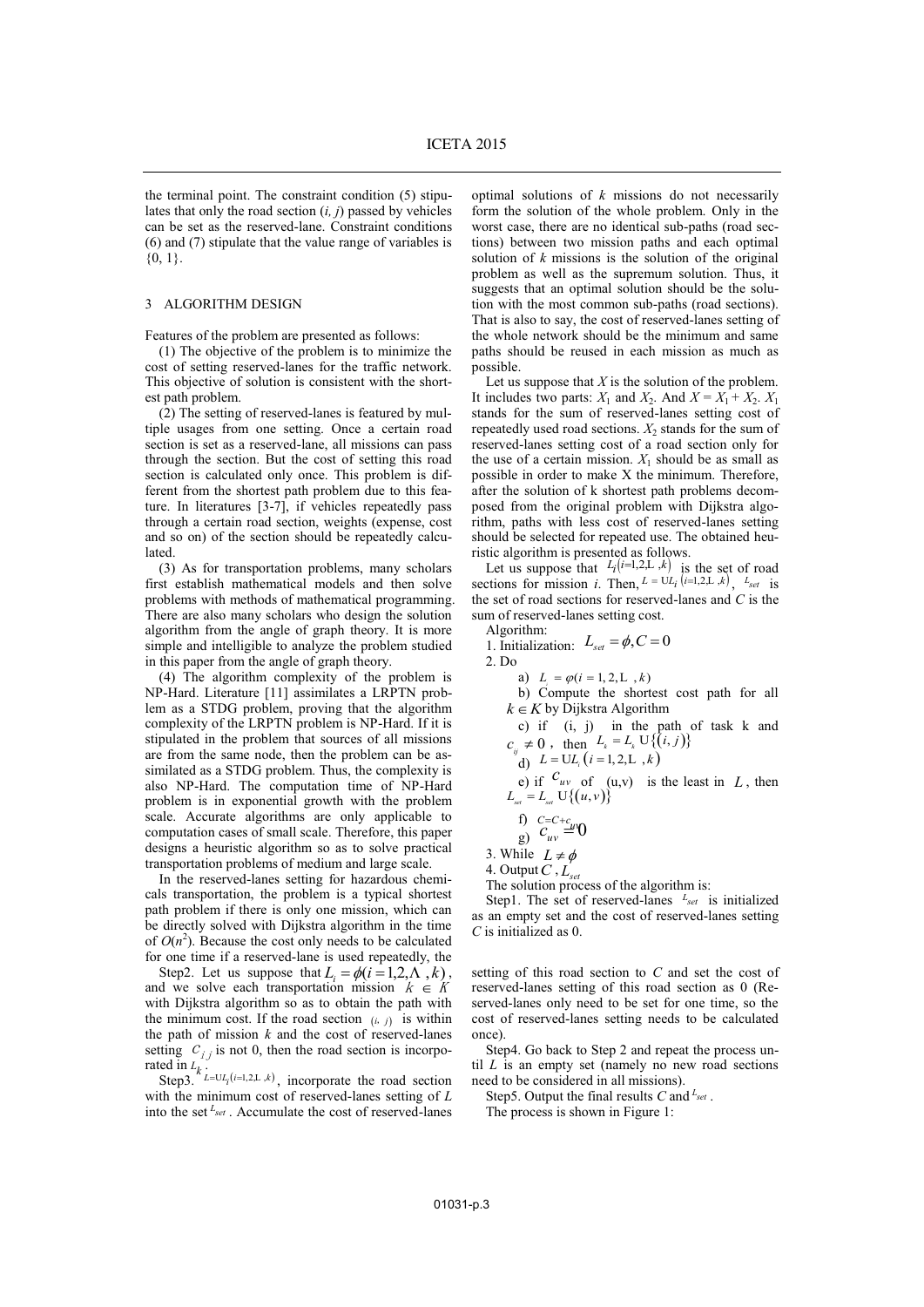

Figure1. Flow chart of the algorithm

## 4 EXAMPLES AND EXPERIMENTS

The solution process can be illustrated with a simple example. The traffic network and the cost of reserved-lanes setting of each road section are shown in Figure 2. Let us suppose that there are two transportation missions. Mission 1 is to transport from node 1 to node 4 and mission 2 is to transport from node 1 to node 5. The solution process is: (1) In initialization,  $L_{set} = \phi$ ,  $C = 0$ ; (2)  $L_1 = \phi$ ,  $L_2 = \phi$ ; (3) Respectively calculate the paths with the smallest setting cost of mission 1 and mission 2 through Dijkstra algorithm,  $L_1 = \{(1,3), (3,5), (5,4)\}$ ,  $L_2 = \{(1,3), (3,5)\}$ ,  $L = \{(1,3), (3,5), (5,4)\}$ ; (4) Because (1, 3) is the path with the smallest setting cost in *L*, the road section is selected as a reserved-lane,  $C = 1, L_{set} = \{(1,3)\}$ ; (5) The cost of reserved-lanes setting needs to be calculated once. The road section (1, 3) is set as a reserved-lane, so  $c_{13} = 0$ . Respectively calculate the paths with the smallest setting cost of mission 1 and mission 2 through Dijkstra algorithm, and  $L_1 = \{(3,5), (5,4)\},\$  $L_2 = \{(3,5)\}\,$ ,  $L_2 = \{(3,5)\}\,$ ; (6) Set the road section

 $(5, 4)$  as a reserved-lane,  $C = 2, L_{set} = \{(1,3), (5,4)\}$ ; (7) Set  $c_{54} = 0$ .<br>Respectively Calculate the paths with the smallest setting cost of mission 1 and mission 2 through Dijkstra algorithm, and  $L_1 = \{(3,5)\}$ ,  $L_2 = \phi$ ,<br>  $L = \{(3,5)\}$ ; (8) Set the road section (3, 5) as a reserved-lane,  $C = 4$ ,  $L_{set} = \{(1,3), (5,4), (3,5)\}$ ; (9) Set  $c_{35} = 0$ , and then respectively calculate the paths with the smallest setting cost of mission 1 and mission 2 through Dijkstra algorithm,  $L_1 = \phi$ ,  $L_2 = \phi$ ,  $\psi \equiv \oint_C \vec{E} = \begin{pmatrix} 0 & 0 & 0 \\ 0 & 0 & 0 \\ 0 & 0 & 0 \end{pmatrix}$ ,  $\phi$ ,  $\psi$  and the solution  $\vec{E} = \oint_C \vec{E}$ . ends.

A more general case can be also considered. The



Figure 2. Instance graph

diagram in literature [12] is used as the traffic network for experiments. The weight in each side (road section) is randomly produced between [0.5, 1]. Start points and terminal points of missions are randomly selected in the diagram of traffic network.  $|V|$  is the number of nodes,  $|A|$  is the number of sides (road sections), *K* is the number of missions,  $N = \frac{|A|}{|V|(|V|-1)}$  is the network density,  $C_{opt}$  is the result calculated with the mathematical programming software Cplex 12.3,  $C_a$  is the result calculated with the heuristic algorithm, and  $\frac{G_{ap} - G_{opt}}{C_{opt}} \times 100\%$  stands for the difference. Take the average of each calculation example after 30 times of tests and experimental results are shown in Table 1.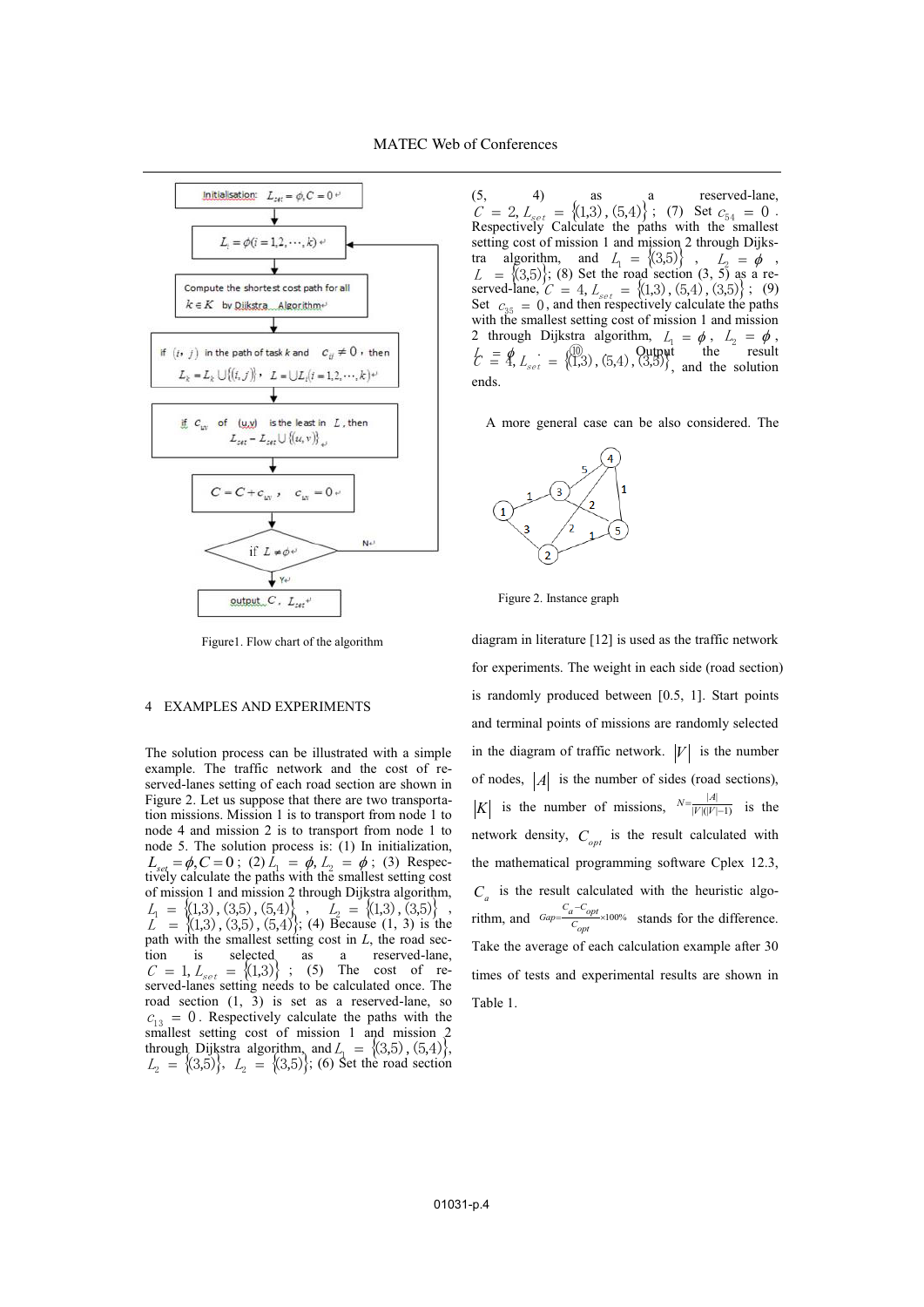| Table.1 Quality comparison of calculation results |    |     |    |                             |            |        |
|---------------------------------------------------|----|-----|----|-----------------------------|------------|--------|
|                                                   | V  | A   | K  | $\mathrm{C}_{\mathrm{opt}}$ | $\rm{C_a}$ | Gap    |
| 0.25                                              | 25 | 150 | 10 | 25.16                       | 29.68      | 17.97% |
| 0.327                                             | 18 | 100 |    | 15.18                       | 18.97      | 24.97% |
| 0.433                                             | 22 | 200 | 10 | 25.42                       | 29.22      | 14.95% |
| 0.549                                             | 14 | 100 |    | 15.88                       | 19.26      | 21.28% |
| 0.714                                             | 15 | 150 | 10 | 24.78                       | 25.34      | 2.26%  |
| 0.909                                             | 11 | 100 |    | 15.16                       | 15.78      | 4.09%  |

It can be seen from the earlier results that all solutions of the heuristic algorithm are inferior to those of the mathematical programming software Cplex. But the difference diminishes with the increase of network density. The more missions there are, the smaller the difference is. The reason is that there are more accessible paths and road sections of common missions among nodes if the network density is stronger. Likewise, the more missions there are, the larger the possibility of repeated road sections between missions is. Therefore, the heuristic algorithm is more likely to obtain the optimal path in a reserved-lanes selection.

However, the advantage of the heuristic algorithm in time computation emerges is enhanced with the increase of the problem scale. The time of solving the shortest path problem with Dijkstra algorithm is  $n^2$ . There are altogether *k* missions and the time of completing one circulation is  $kn^2$ . Only one road section is set in one circulation. The number of road sections of the whole traffic network is  $|A|$  and the time of circulations is no more than  $|A|$ . So, the computation time of the heuristic algorithm is  $A/kn^2$ , which belongs to polynomial time. However, Cplex adopts the iterative algorithm of branch and bound, the computation time of which is in exponential growth with the increase of problem scale. In practical problems, the number of nodes in the traffic network is relatively large and the problem scale is large as well. So, mathematical programming software like Cplex is helpless for this kind of problems. Now the heuristic algorithm proposed in this paper can be used to solve the problem by sacrificing the quality of solutions.

### 5 CONCLUSION

In order to avoid greater harms brought by traffic accidents like rear-end collision and crash in hazardous chemicals transportation, this paper proposes that a lane of a certain road section should be set as the reserved-lane for vehicles of hazardous chemicals transportation on the basis of allowing other vehicles to keep on passing. This is a new problem about how to minimize the influence on other vehicles in a reserved-lanes setting. The time complexity of the problem is NP-Hard. Thus, the heuristic algorithm that can be solved in polynomial time is designed according to actual transportation situations such as numerous nodes, numerous road sections and large problem scale. However, the algorithm is simple and intelligible with imperfect solution quality, so carrying out studies on algorithms with better quality is still our job for the next step.

### REFERENCES

- [1] Sun, M., Wu, Z.Z. & Zhang, H.Y. 2006. Analysis and countermeasures of accident causes of hazardous chemicals transportation on road, *Journal of Safety Science and Technology*, 2(2): 3-8.
- [2] Wcc Daily Net. A rear-end collision of an oil tanker causes 20 deaths [N/OL]. Wcc Daily, 2012-6-30(page 004) [2013-7-18], http://www.wccdaily.com.cn/epaper/hxdsb/html/2012-06 /30/content\_466854.htm
- [3] List, Mirchandani, Turnquist. & Zografos. 1991. Modeling and analysis for hazardous materials transportation: risk analysis, routing/scheduling and facility location, *Transportation Science*, 25(2): 100-114.
- [4] Wijeratne, Turnquist. & Mirchandani. 1993. Multi-objective routing of hazardous materials in stochastic networks, *European Journal of Operational Research*, 65: 33-43.
- [5] Chang, Nozick. & Turnquist. 2005. Multi-objective Path finding in stochastic dynamic networks, with application to routing hazardous materials shipments, *Transportation Science*, 39(3): 383-399.
- [6] Wei, H., Li, J. & Pu, Y. 2006. A study on path selection of hazardous materials transportation under time-varying conditions, *System Engineering Theory and Practice*,  $20(10)$ : 107-112.
- [7] Wei, H. 2009. A study on path selection of hazardous materials transportation with time windows in a time-varying random network, *Chinese Journal of Management Science*, 17(3): 93-100.
- [8] Wu, Y.F., Wu, N.Q. & Zhu, Z.G. 2009.Integer Programming Model for Lane Reservation-Based Transportation P;anning of Large Sportive Games, *Industrial Engineering*, 12(6): 96-100.
- [9] Wu, Y.F., Wu, N.Q. & Zhu, Z.G. 2009..Heuristics for Dynamic Transportation Problem under Lane Reservation Strategy, *Operations Research and Management Science*, 18(5): 38-42.
- [10]Zhou. Z., Chu. F. & Che. A., et al. 2012. A multi-objective model for the hazardous material transportation problem based on lane reservation, In: *Proceedings of IEEE International Conference on Networking*, Sensing and Control, Beijing, China: 328-333.